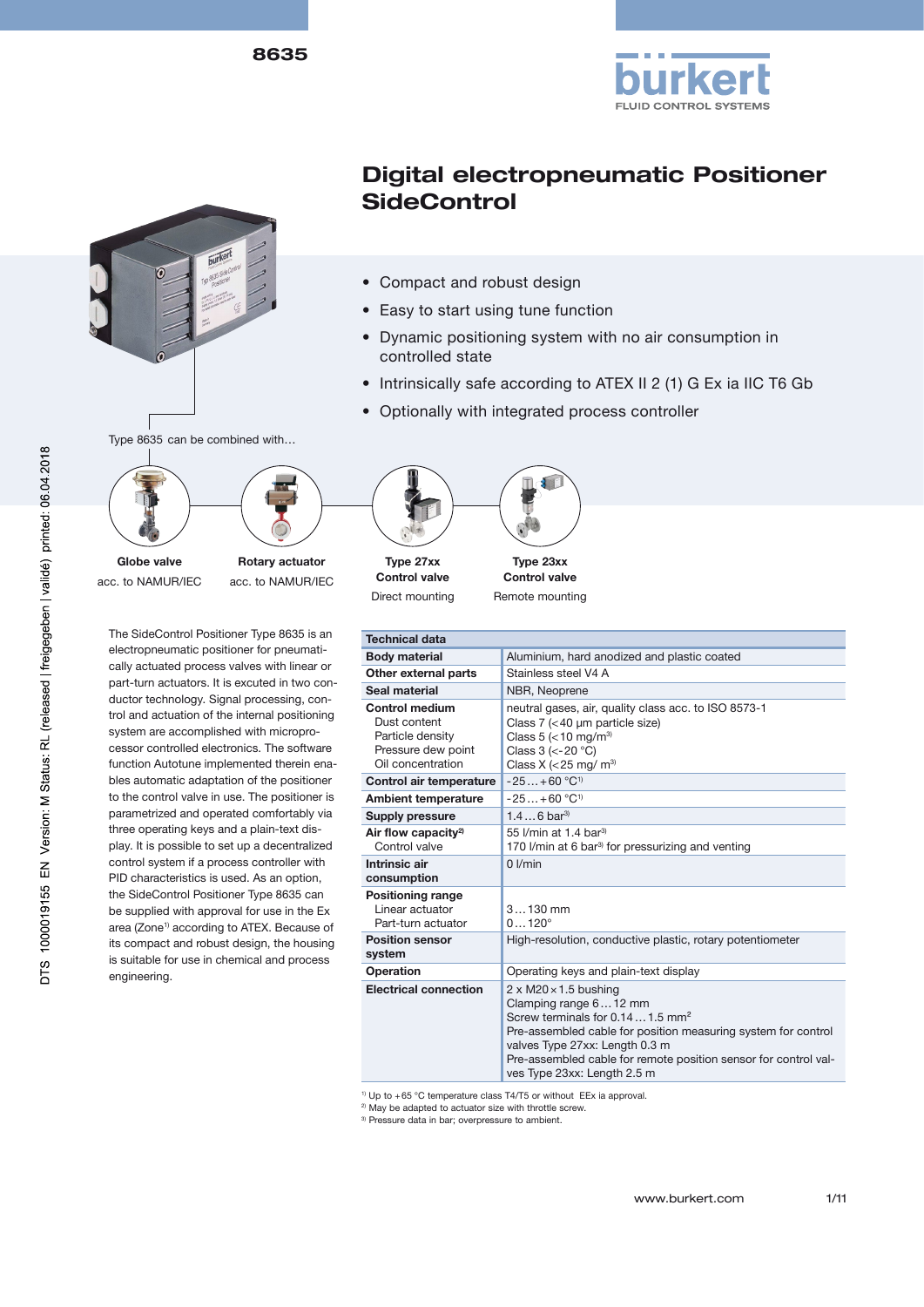

## Technische Daten (Fortsetzung)

| <b>Technical data</b>      |                            |
|----------------------------|----------------------------|
| <b>Electrical data</b>     |                            |
| <b>Type 8635</b>           |                            |
| Current supply             | via setpoint signal        |
| for electronics            | $420$ mA                   |
| Burden voltage             | $<$ 10.2 V DC              |
| Setpoint setting           | $420$ mA                   |
| <b>Control air sockets</b> | G $\frac{1}{4}$            |
|                            | NPT 1/4; RC 1/4 on request |

| <b>Technical data</b>   |                                       |
|-------------------------|---------------------------------------|
| <b>Mounting kits</b>    | Namur recommendation                  |
| for linear actuator     | acc. to DIN IEC 534 T6                |
| for part-turn actuator  | acc. to VDI/VDE 3845                  |
| Weight                  | ca. 1.5 kg                            |
| <b>Protection class</b> | IP65 acc. to EN 60529                 |
| <b>Type of ignition</b> | II 2 (1) G Ex ia IIC T6 Gb acc. to EN |
| protection              | 60079-0:2012 und EN 60079-11:2012     |
| <b>Certication</b>      | PTB 04 ATEX 2027 /                    |
|                         | IECEX PTB 04.0016                     |
| Conformity              | EMC 2004/108/EC                       |

#### Other electrical data

|                        |                           |             | Permissible maximal as per<br>certificate of conformity |                   |
|------------------------|---------------------------|-------------|---------------------------------------------------------|-------------------|
|                        | <b>Function value</b>     |             |                                                         |                   |
| Power Supply           | U                         | 10.2V       | Ui                                                      | 30 V              |
|                        |                           | 4 mA        | li                                                      | 100 mA            |
|                        |                           |             | Pi                                                      | 1 W               |
| Process value input    | <b>Burden</b>             | $10 \Omega$ | Ui                                                      | 30 V              |
| (only for version with | Burden voltage U          | $<$ 200 mV  |                                                         | $100 \text{ mA}$  |
| process controller)    |                           |             | Ci                                                      | $14.3 \text{ nF}$ |
|                        |                           |             | Pi                                                      | 1 W               |
| Binary input           | Make/break                |             | Co                                                      | $5.5 \mu F$       |
|                        | contact (conf.)           |             | Lo                                                      | 1000 mH           |
| Binary output          | U                         | $511$ VDC   | Ui                                                      | 30 V              |
|                        | I switching status OPEN   | $< 1.2$ mA  | li                                                      | $100 \text{ mA}$  |
|                        | I switching status CLOSED | $>2.1$ mA   | Pi                                                      | 1 W               |
| Analogue feedback      | U                         | 1230V       | Uo                                                      | 30 V              |
| (option)               |                           | $420$ mA    | lo                                                      | 100 mA            |
|                        |                           |             | Po                                                      | 1 W               |

## Recommendations for isolation transformers / DC transformers input 4-20 mA / output 4-20 mA

| Company         | <b>Model</b>        | <b>Burden</b> | Ex                       | Active/passive |
|-----------------|---------------------|---------------|--------------------------|----------------|
| Pepperl+Fuchs   | KFD2-CD-Ex1.32      | 850 Q         | x                        | A              |
| Foxboro Eckardt | <b>TV228-S-EGX</b>  | $700 \Omega$  | X                        | A              |
| Foxboro Eckardt | MT228-S-EGX         | 750 Ω         | x                        | A              |
| Foxboro Eckardt | <b>II949-S1 ZZZ</b> | 750 Ω         | $\overline{\phantom{0}}$ | A              |
| Steel           | 9318/16-22-10       | 700 Ω         | x                        | A              |
| <b>Steel</b>    | M318/12-11-00       | $1000 \Omega$ | x                        | A              |
| PhoenixContact  | $PI/EX-ID-1/1$      | $800 \Omega$  | x                        | A              |

• Data given without guarantee of accuracy.

• For dimensioning and operation of intrinsically safe circuits, the user/owner is responsible.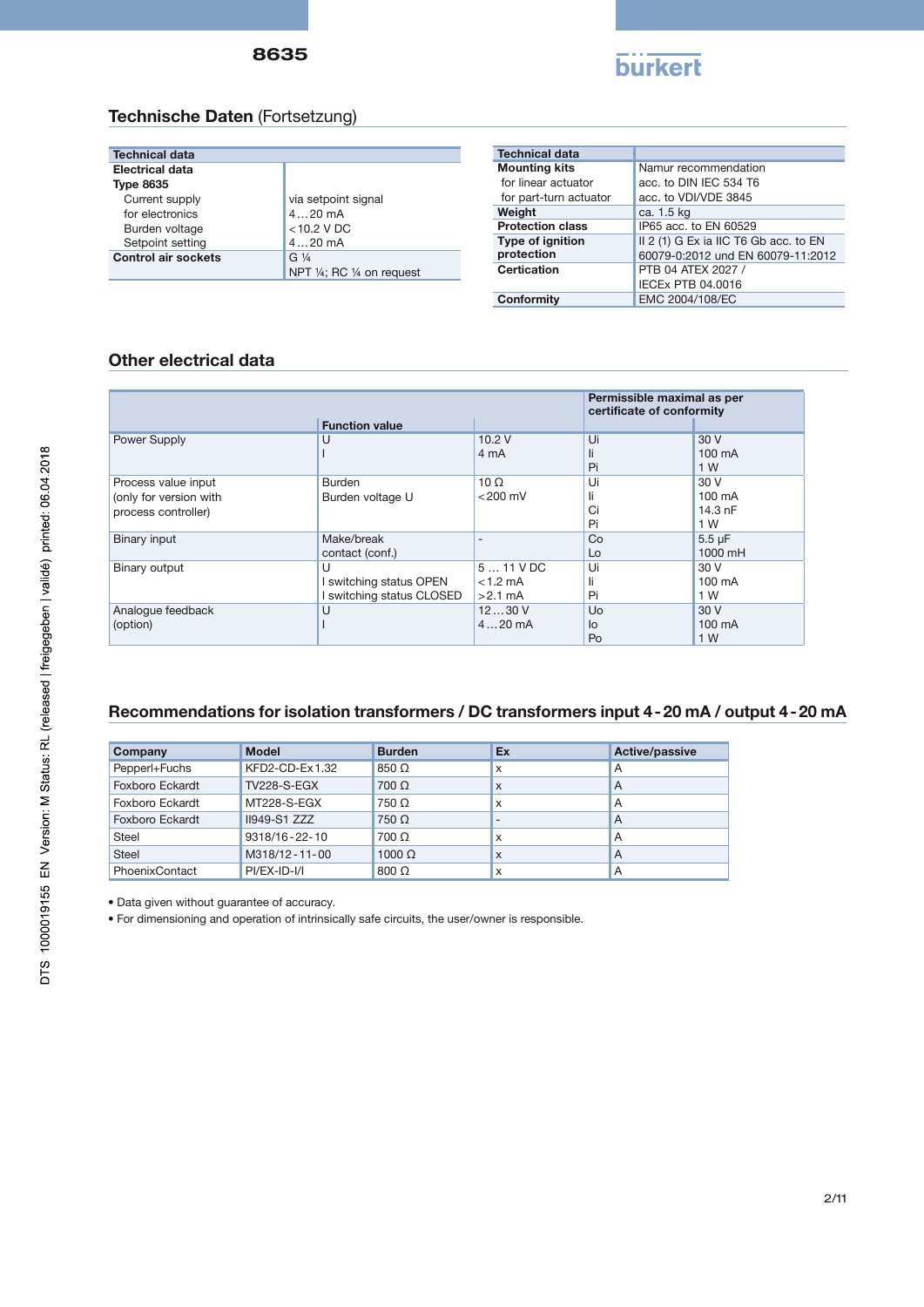



## Examples for mounting variants Positioner SideControl

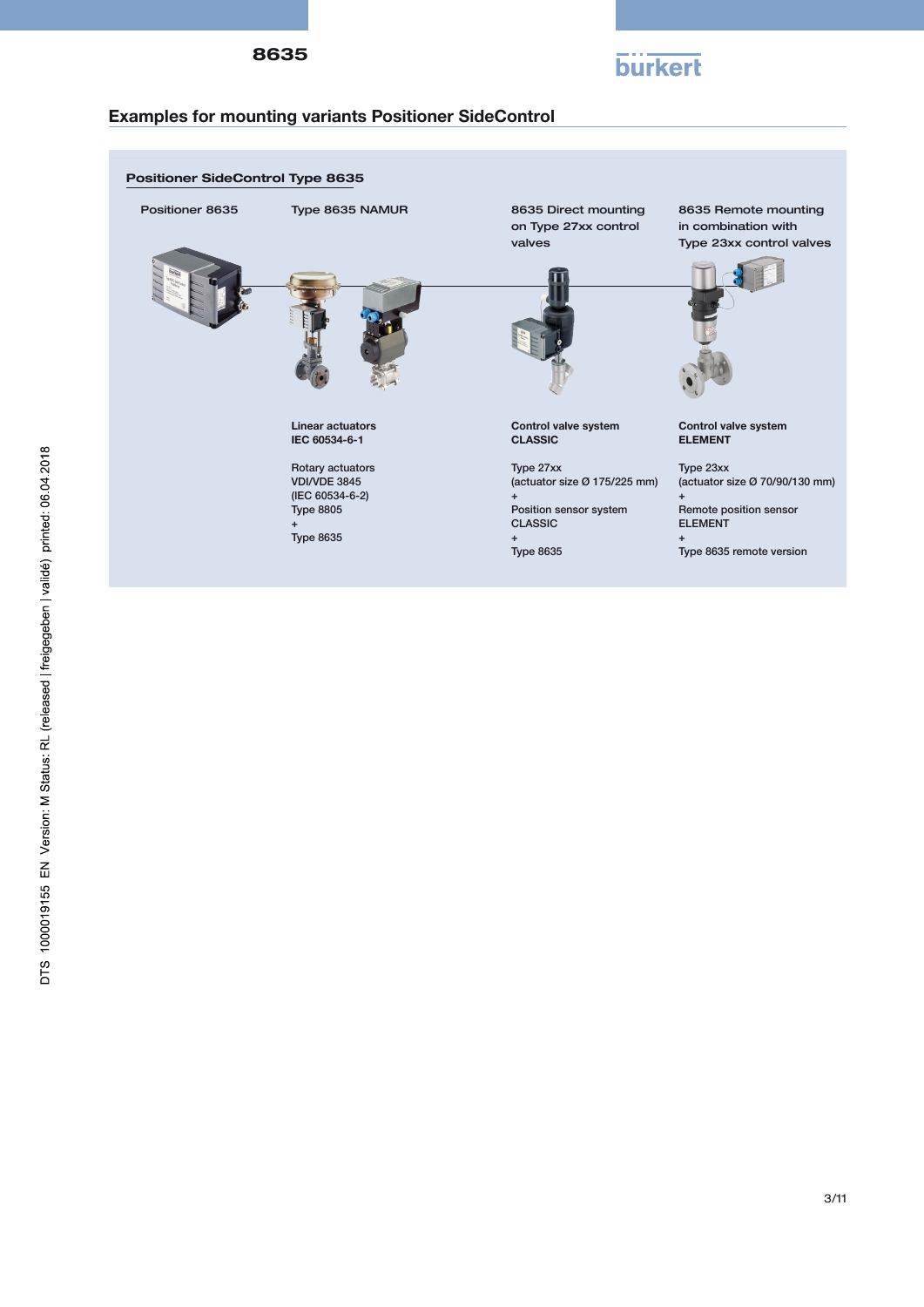8635

**burkert** 

# Dimensions [mm]





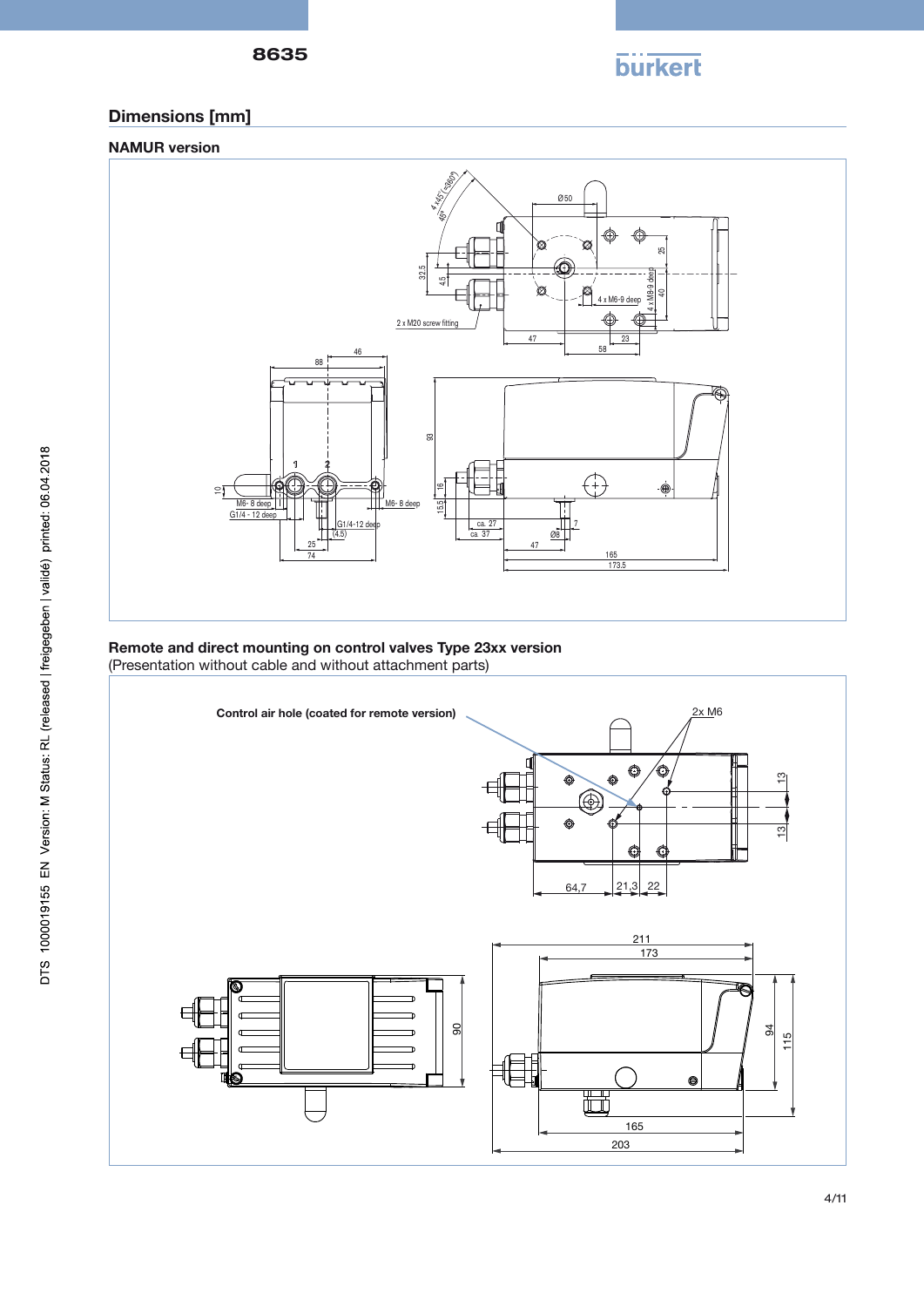

## Assembly options

#### NAMUR version

(Positioner with integrated position sensor, assembly acc. to NAMUR/IEC 60534-6-1 and VDI/VDE 3845 (IEC 60534-6-2))

#### Assembly on linear actuator



## Dimensions [mm]

Assembly on rotary actuator



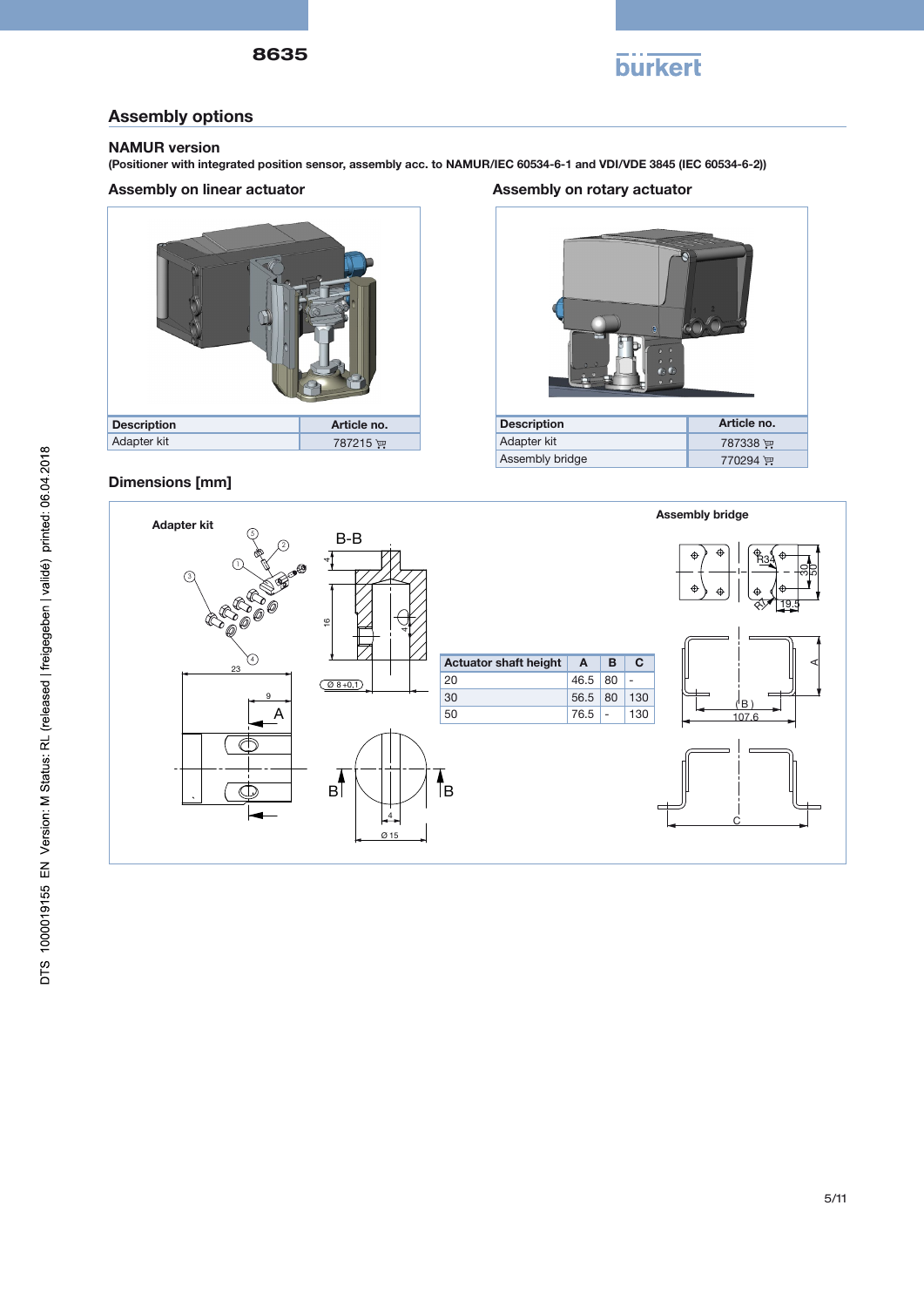

## Assembly options

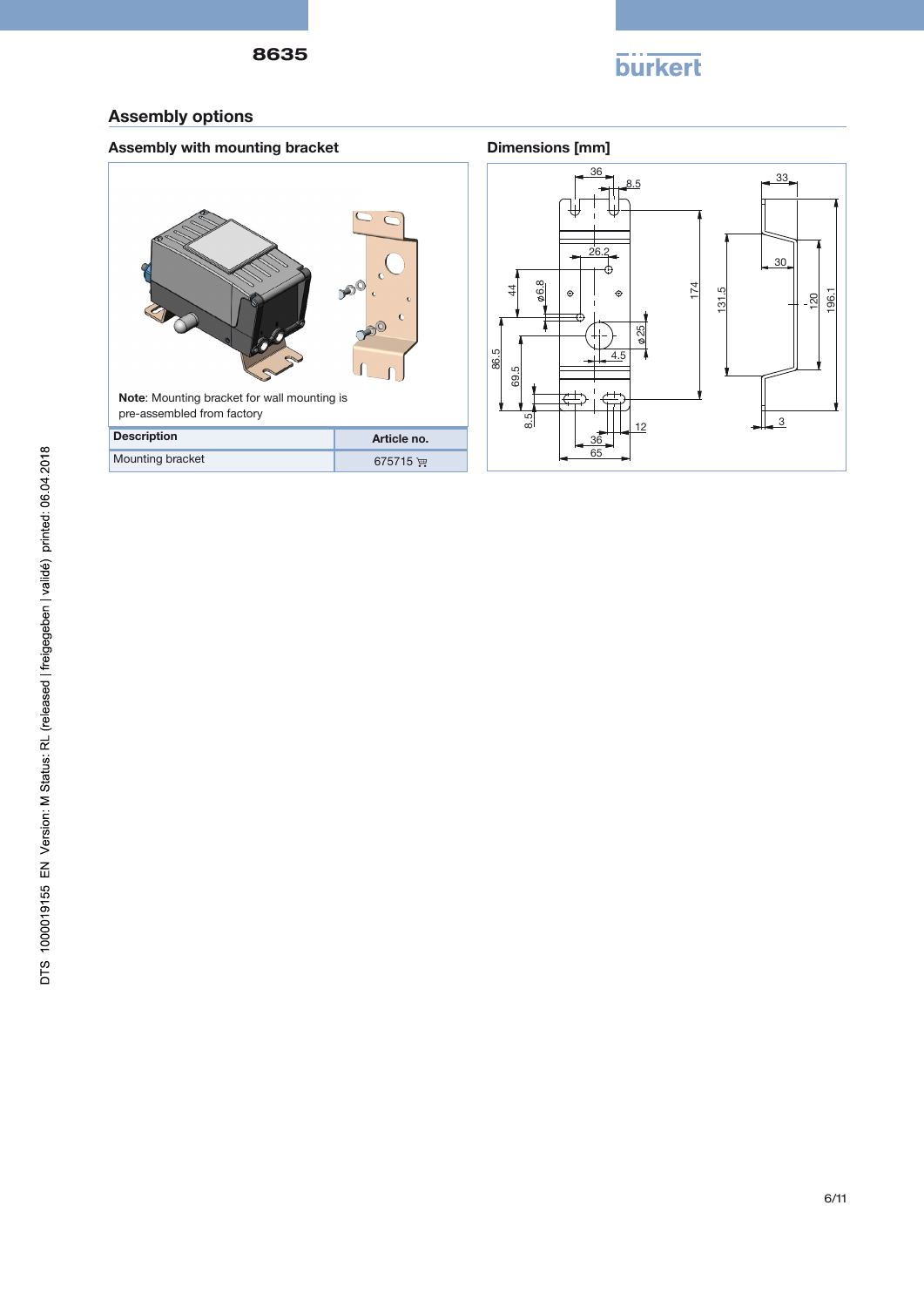



## Assembly options remote position sensor

#### Remote version and direct mounting on control valves Type 27xx

Remote position sensor for displaced positioner Positioner/Process controller Type 8635 Remote Position measuring system for Type 8635 with direct attachment to Type 27xx control valves





## Dimensions [mm]

Remote position sensor for mounting on Type 23xx control valves

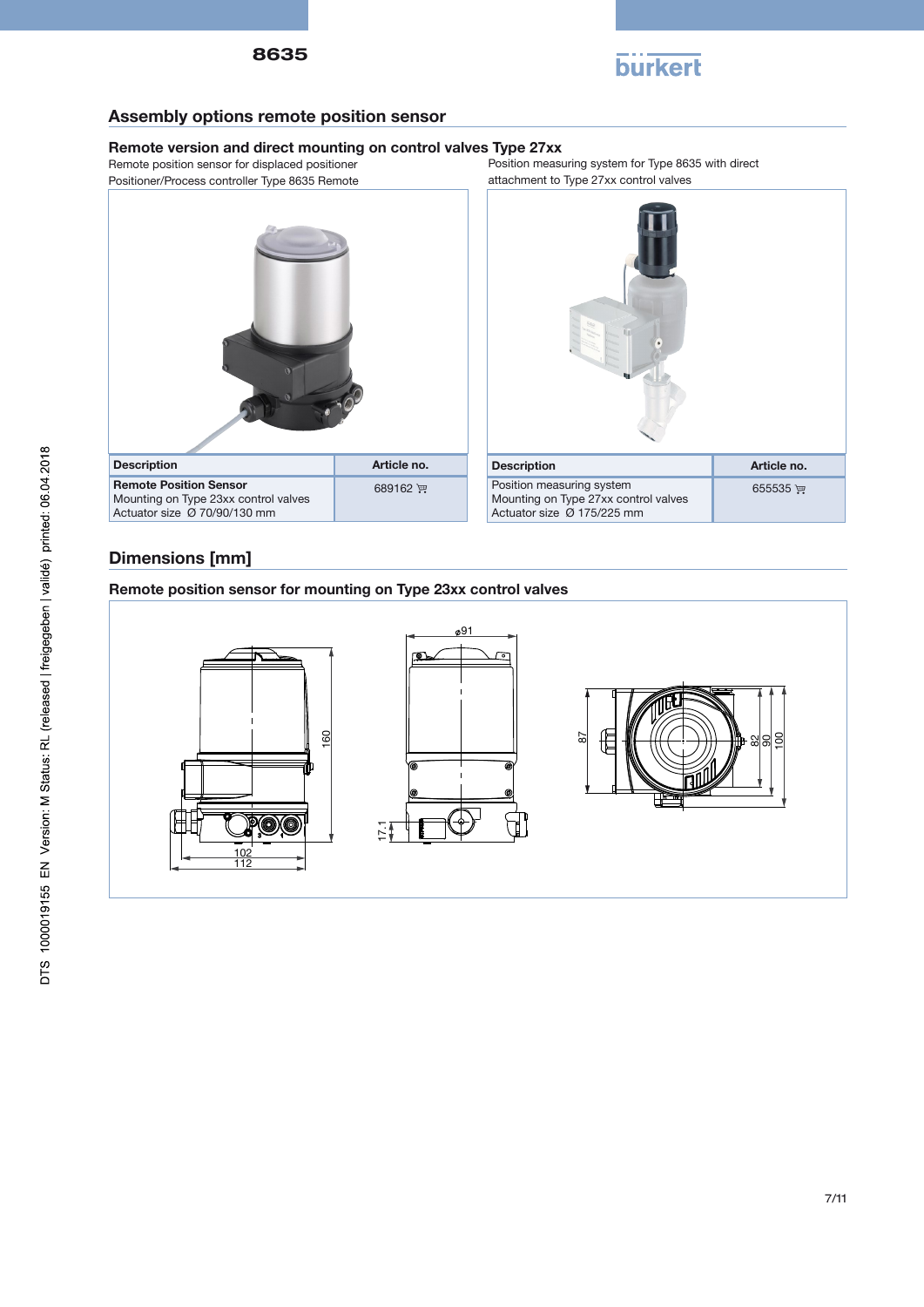

## Ordering Chart (further version on request)

#### Positioner / Process controller SideControl Type 8635 NAMUR

Pneumatic control system single-acting

| <b>Assembly variations</b>                 | <b>Electrical</b><br>connection | Analogue feedback<br>with 2 binary outputs | <b>ATEX Approvals</b><br>EEx ia II C T6 | Article no. |
|--------------------------------------------|---------------------------------|--------------------------------------------|-----------------------------------------|-------------|
| <b>Positioner SideControl 8635</b>         |                                 |                                            |                                         |             |
| NAMUR IEC 60534-6-1                        | Cable gland                     | no                                         | yes                                     | 147263 ਦਾ   |
| VDI/VDE 3845 (IEC 60534-6-2)               | Cable gland                     | no                                         | yes                                     |             |
|                                            | Cable gland                     | yes                                        | yes                                     | 155371 )    |
|                                            | Cable gland                     | yes                                        | no                                      |             |
|                                            | Cable gland                     | no                                         | no                                      | 147265 ਦਾ   |
| <b>Process controller SideControl 8635</b> |                                 |                                            |                                         |             |
| NAMUR IEC 60534-6-1                        | Cable gland                     | no                                         | yes                                     | 147264 厘    |
| VDI/VDE 3845 (IEC 60534-6-2)               | Cable gland                     | <b>ves</b>                                 | yes                                     | 155375 )    |
|                                            | Cable gland                     | no                                         | no                                      | 147266 ਦਾ   |

#### Positioner / Process controller SideControl Type 8635 for remote and direct mounting on control valves Pneumatic control system single-acting

| <b>Assembly variations</b>                                                                            | <b>Electrical</b><br>connection | Analogue feedback<br>with 2 binary outputs | <b>ATEX Approvals</b><br>EEx ia II C T6 | Article no. |
|-------------------------------------------------------------------------------------------------------|---------------------------------|--------------------------------------------|-----------------------------------------|-------------|
| <b>Positioner SideControl 8635</b>                                                                    |                                 |                                            |                                         |             |
| Remote mounting in combina-                                                                           | Cable gland                     | yes                                        | yes                                     | 322841 评    |
| tion with Typ 23xx control<br>valves                                                                  | Cable gland                     | yes                                        | no                                      | 322847 里    |
| (Actuator size Ø 70/90/130 mm)                                                                        | Cable gland                     | no                                         | no                                      | 322845 评    |
|                                                                                                       | Cable gland                     | no                                         | yes                                     | 322840 评    |
| Direct mounting on Type 27xx<br>control valves<br>(Actuator size Ø 175/225 mm)                        | Cable gland                     | no                                         | yes                                     | 150347 逆    |
|                                                                                                       | Cable gland                     | yes                                        | yes                                     | 155369 PM   |
|                                                                                                       | Cable gland                     | no                                         | no                                      | 147267 PM   |
| <b>Process controller SideControl 8635</b>                                                            |                                 |                                            |                                         |             |
| Remote mounting in combina-<br>tion with Typ 23xx control<br>valves<br>(Actuator size Ø 70/90/130 mm) | Cable gland                     | yes                                        | yes                                     | 322839 评    |
|                                                                                                       | Cable gland                     | yes                                        | no                                      | 322844 更    |
|                                                                                                       | Cable gland                     | no                                         | no                                      | 322842 评    |
|                                                                                                       | Cable gland                     | no                                         | yes                                     | 322837 评    |

#### Remote position sensor for SideControl Type 8635 remote resp. position sensor system for 8635 version with direct mounting on 27xx control valves

| <b>Assembly variations</b> | <b>Actuator size</b>     | <b>Electrical connection</b> | <b>ATEX Approvals</b><br>EEx ia II C T6 | Article no.       |
|----------------------------|--------------------------|------------------------------|-----------------------------------------|-------------------|
| Type 23xx control valves   | Ø 70/90/130 mm           | Cable gland                  | ves                                     | $689162$ )        |
| Type 27xx control valves   | $\varnothing$ 175/225 mm | Cable gland                  | ves                                     | $655535$ $\equiv$ |

\* on request

#### Further options:

• Universal integrated attachment (air duct without piping)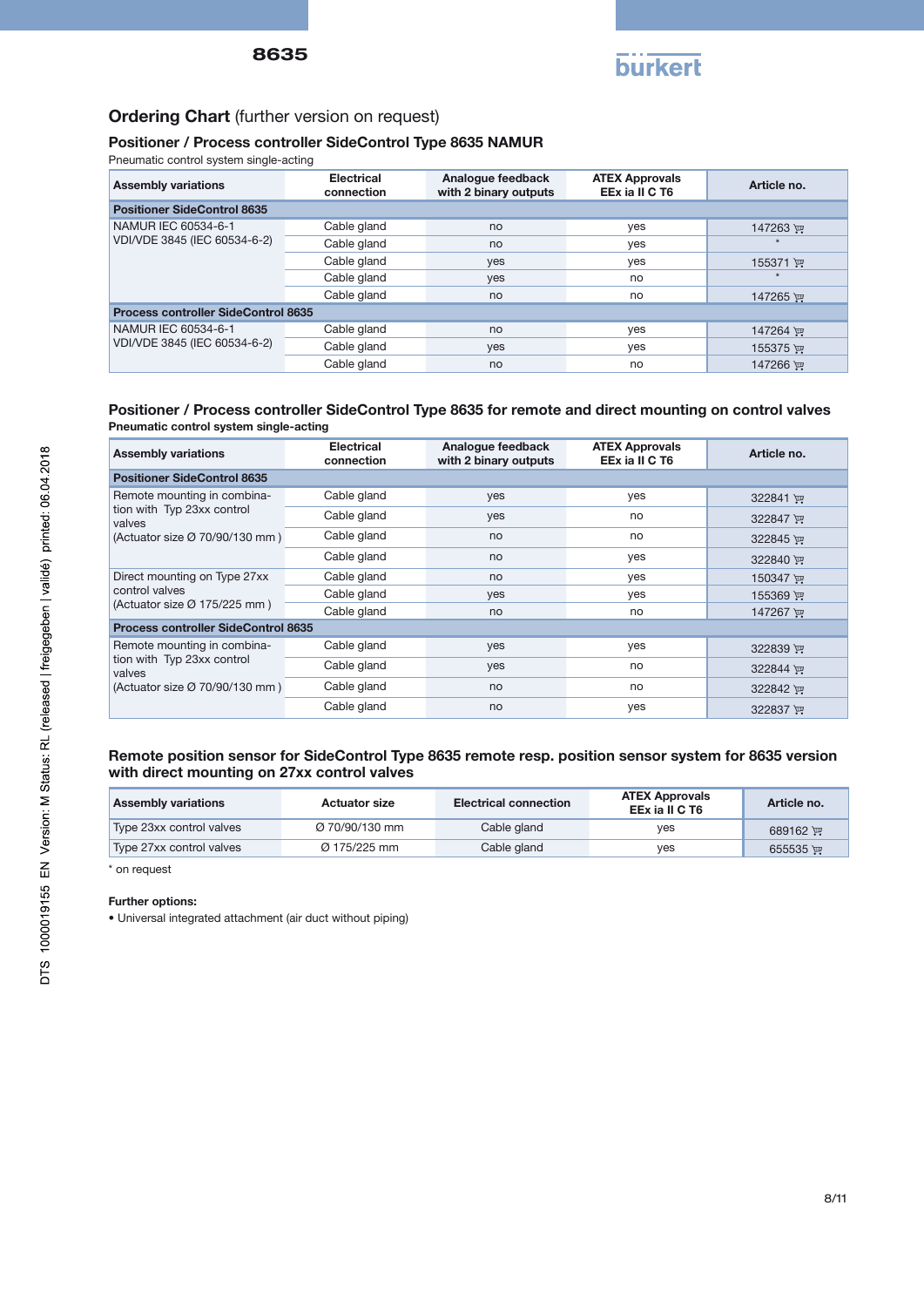

## Ordering chart for accessories

| <b>Description</b>                                                                                    | Article no. |  |  |  |
|-------------------------------------------------------------------------------------------------------|-------------|--|--|--|
| <b>Accessories for SideControl NAMUR</b>                                                              |             |  |  |  |
| Assembly bridge VDI/VDE 3845 VA, bracket for attachment to pneumatic actuator of ball valve Type 8805 | 770294      |  |  |  |
| Adapter kit acc. to VDI/VDE 3845 VA, without bracket                                                  | 787338      |  |  |  |
| Adapter kit linear actuators acc. to IEC 534-6 VA                                                     | 787215      |  |  |  |
| Accessories for SideControl remote / direct mounting                                                  |             |  |  |  |
| Bracket for wall mounting, stainless steel (replacement part)                                         | $675715$ )  |  |  |  |
| Adapter kit remote position sensor for Type 23xx control valves, actuator sizes Ø 70/90/130 mm        | 584363      |  |  |  |
| Adapter kit for piston actuators Type 27xx, Ø 175/225 mm                                              | 655567 ™    |  |  |  |
| Position measuring system for piston drives Type 27xx, Ø 175/225 mm                                   | 655535 评    |  |  |  |
| <b>Standard accessories</b>                                                                           |             |  |  |  |
| Silencer G 1/4" (replacement part)                                                                    | 780780      |  |  |  |

#### Ordering note

When mounted on a Bürkert control valve, the SideControl positioner Type 8635 is only supplied as part of a complete control valve (positioner, position measuring system, associated add-on parts and control valve).

Use the data sheets of Types 23xx and 27xx to select a suitable control valve.

For ordering a complete control valve, specify the following article numbers:

- Article no. of the SideControl positioner Type 8635
- the article no. of the position measuring system,
- the article no. of the selected control valve and
- the article no. of the corresponding attachment parts with the SideControl positioner reference

Bürkert supplies a fully assembled and tested control valve.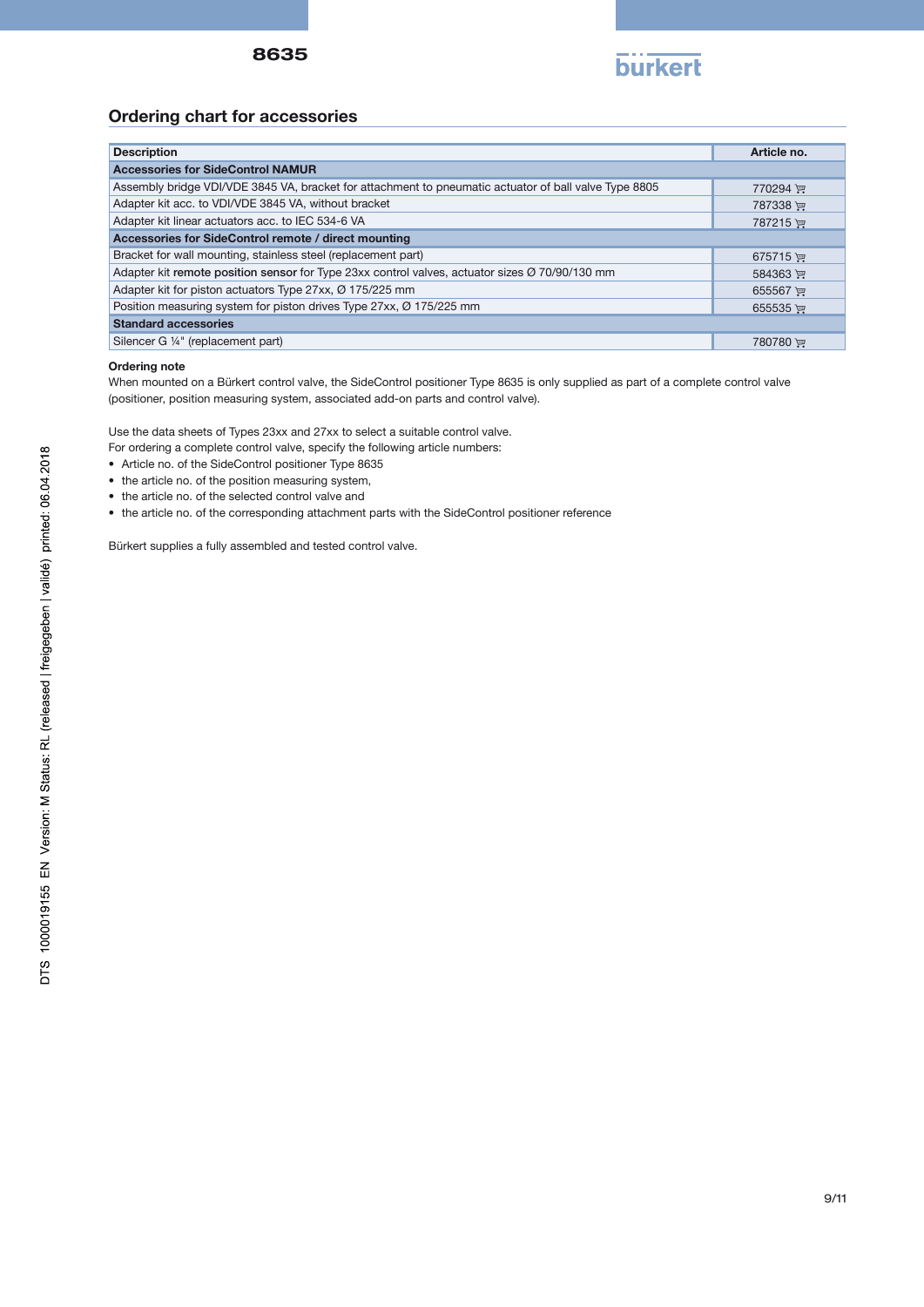

#### Electrical connection

For electrical connection of the SIDEControl, open the housing cover by loosening the 2 screws.



Warning: When connecting the intrinsically safe circuits, always observe the information in the enclosed certificate of conformity!

NOTE: Connection of a potential equalization conductor (PE) to the electronics is unnecessary.